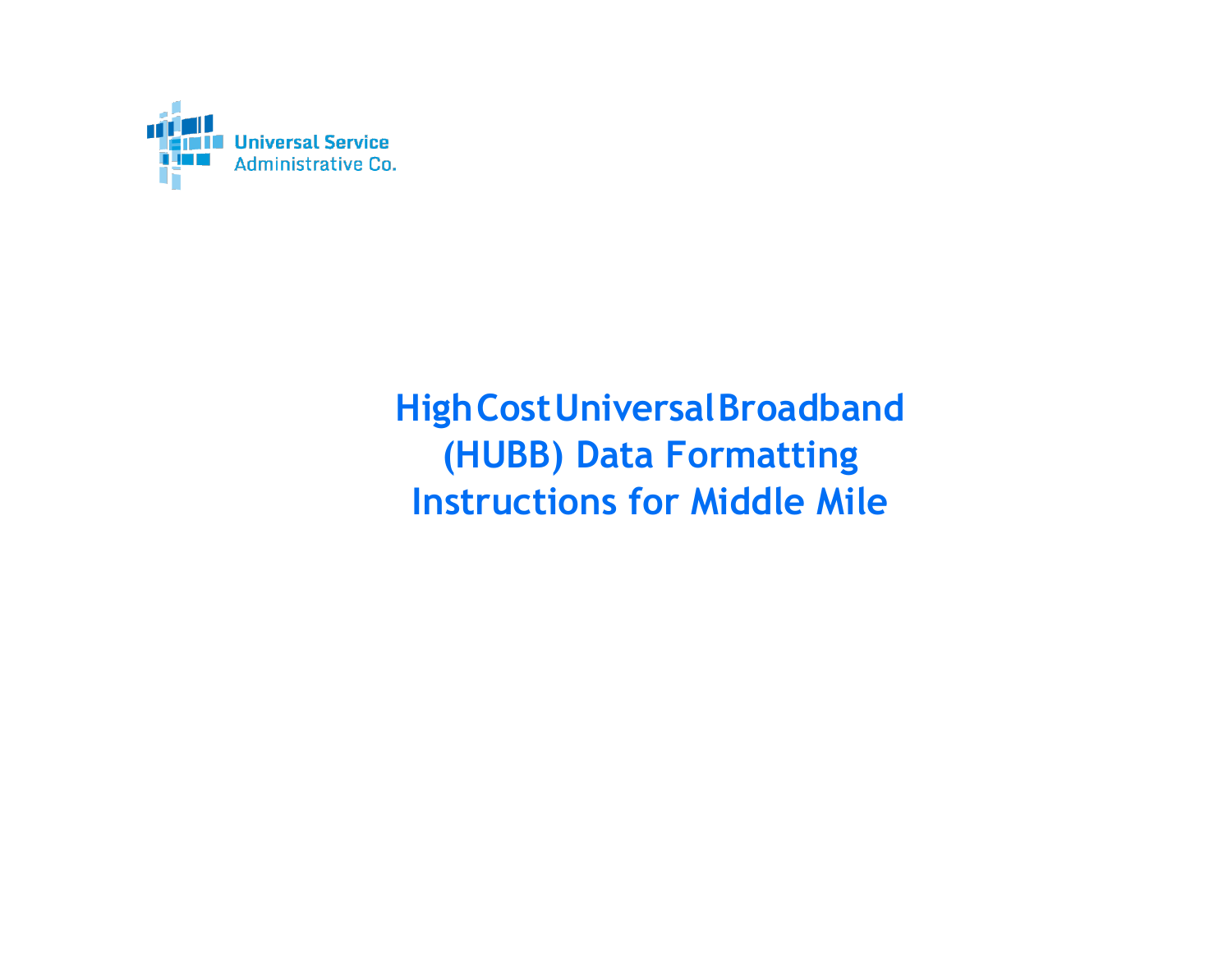## **Contents**

Preparing Your Data Upload Use the

USAC Template

Use the Correct File Format

IncludeaHeaderRow

UseQuotesforFieldswithCommas Data

Specification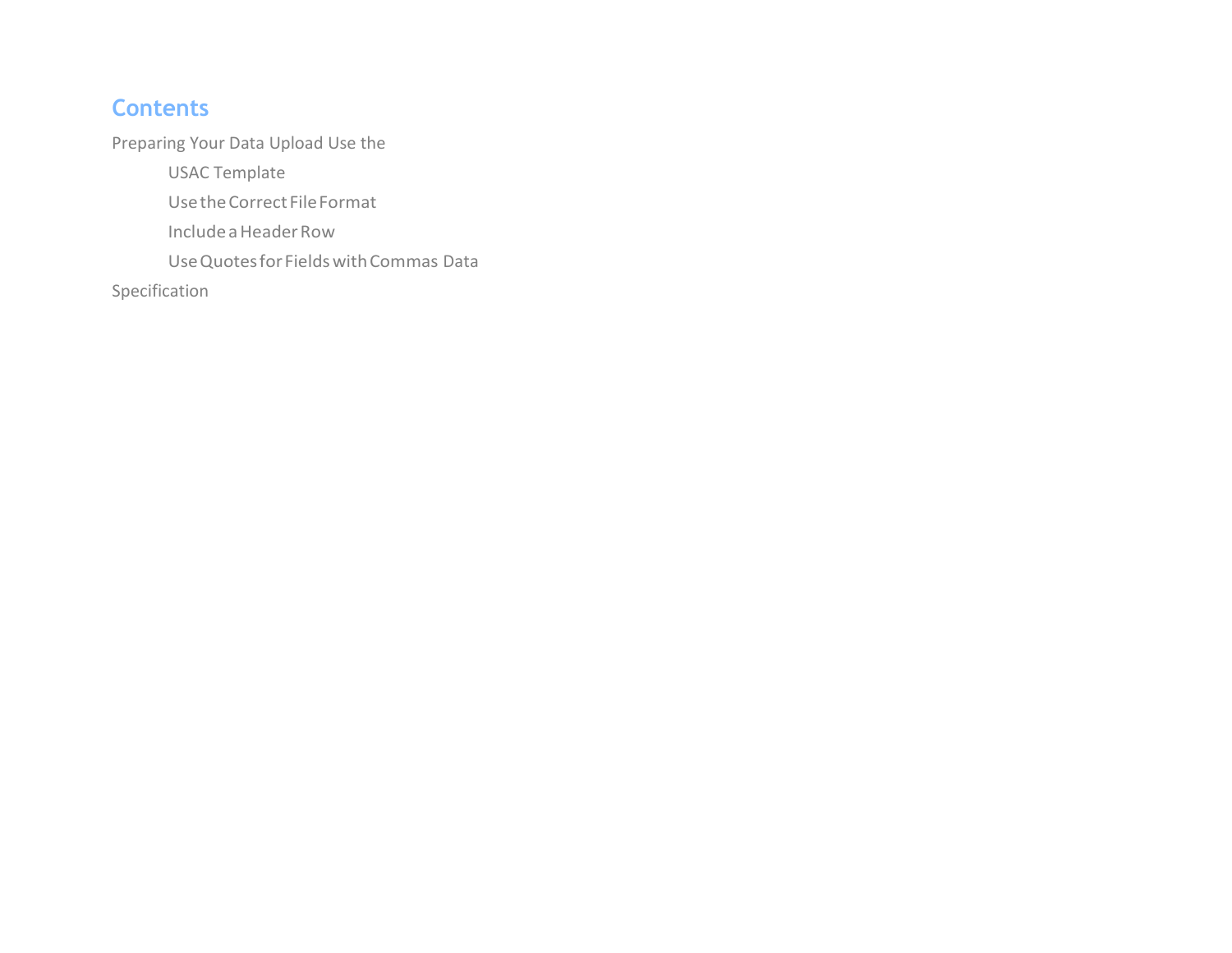### **Preparing Your DataUpload**

#### Use the USAC Template

The USAC template shows all the fields that you must include and how you need to format them according to the Data Specification guide below. You can download the template from the HUBB. Please limit the filenameto <50 characters or it will not be accepted.

#### Use the Correct File Format

You must upload your location data to the HUBB as a plain-text, comma-separated (CSV) file. To convert a Microsoft Excel (.xlsx) into a CSV file, within Excel,select **File>SaveAs**, choose **CSV (Commadelimited)** and select **Save**.

|              | File name: HUBB_DATA_SAC_123456     |                 |                             |      |        |
|--------------|-------------------------------------|-----------------|-----------------------------|------|--------|
|              | Save as type: CSV (Comma delimited) |                 |                             |      |        |
|              | <b>Authors: Alex Wolff</b>          | Tags: Add a tag |                             |      |        |
|              |                                     |                 |                             |      |        |
| Hide Folders |                                     |                 | Tools $\blacktriangleright$ | Save | Cancel |

Microsoft Excel may prompt you to confirm the file type. If you see the following pop-up box, select **Yes**.

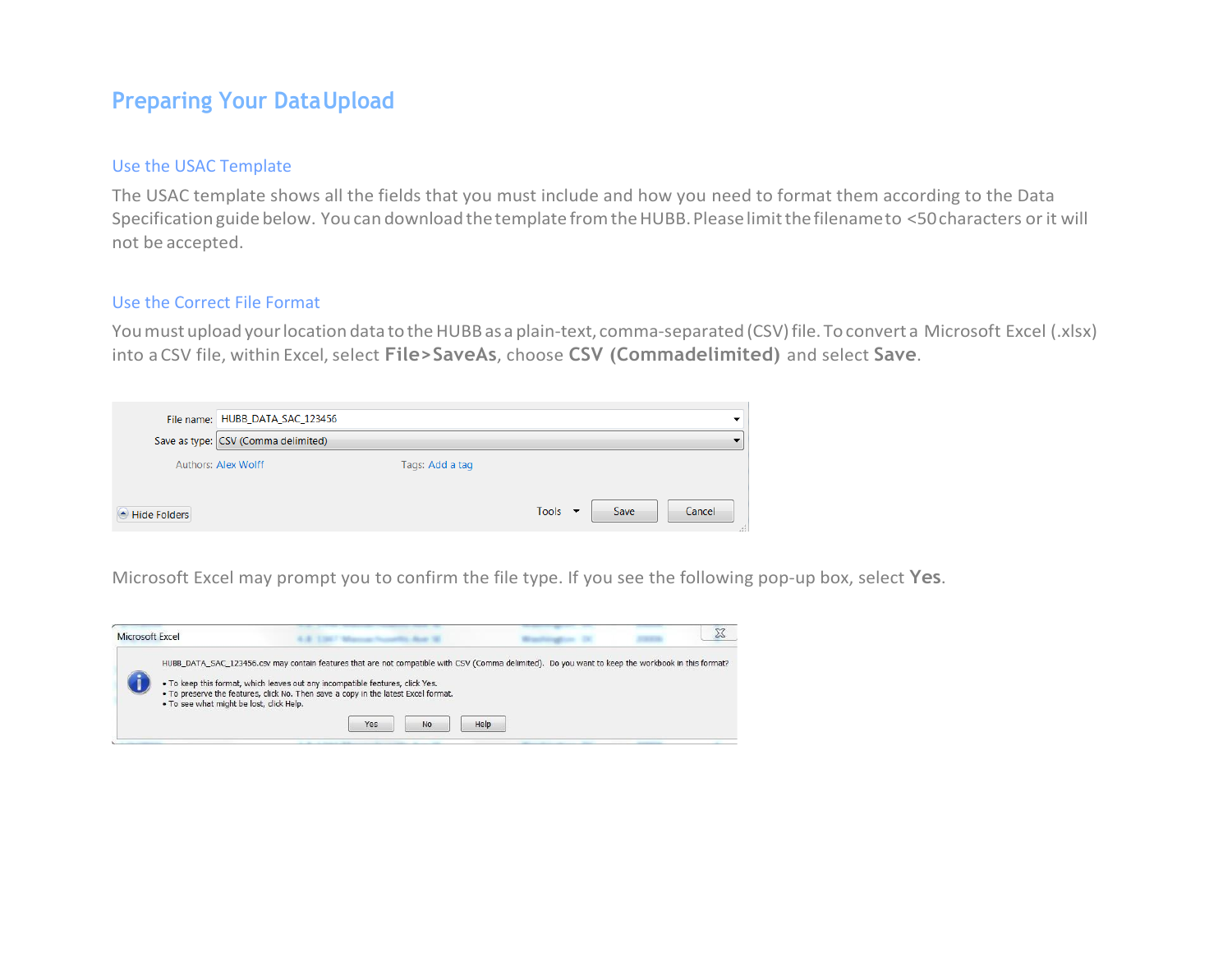#### Include the Template Header Row

You must include the column headers used in the CSV template in the first row of each file you upload. If your file's header row does not match our CSV template exactly, the file will not upload. If this happens, correct the header and then try uploading it again.

#### Use Quotes for Fields with Commas

If the Address and/or City fields, as shown in the Data Specification guide below, contain commas, you must wrap the content in double quotes e.g., "123 Main St, Building 1." Most software applications will do this automatically. Commas are only allowed in the Address and City fields.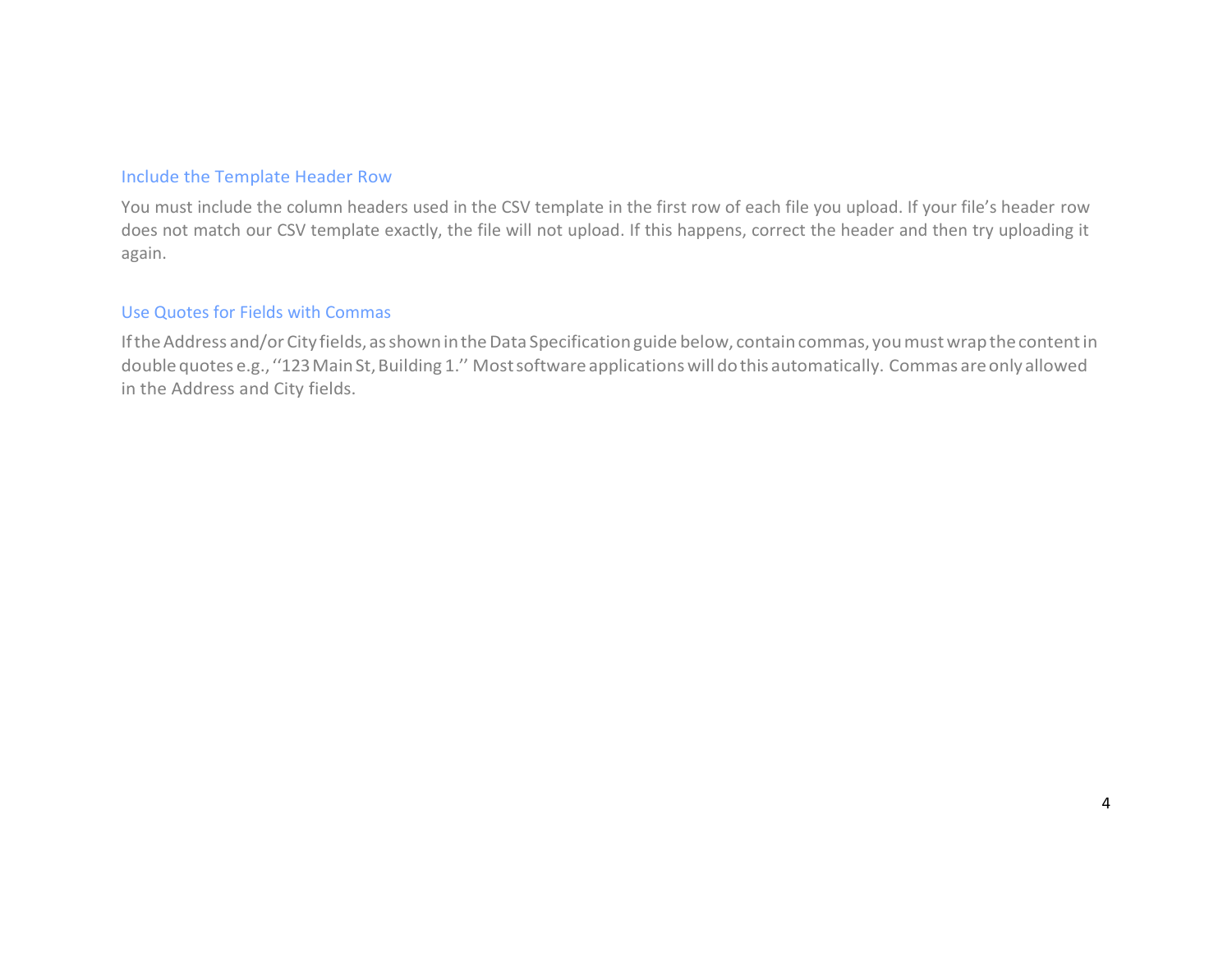

## **Data Specification**

Below is a guide to the fields you need to include in your data upload and how you should format the location data. To determine which records "qualify" and must be reported in a particular reporting period, please review Commission guidance and relevant orders.

Submission of data in subsequent years need only be made if changes (i.e., additions, subtractions, and alterations to the data on file) occur to the network or the carrier is updating any estimated data with data at the required accuracy level. Comprehensive maps—with information for the complete reportable network—should be resubmitted by March 1 of the year following any network changes. If there are no changes to the network for the prior year, the company must so certify by the March 1 deadline. All estimated data submitted in 2018 must be provided at the required accuracy level by the March 1, 2019 filing deadline

### **CSV Instructions:**

Alaska Plan participants must provide the location (latitude and longitude coordinates) of the nodes covering eligible areas and update such maps if the participant deploys middle-mile facilities in the prior calendar year that are or will be used to support service in eligible areas.

These nodes can be (1) a "major node"—for the purposes of this collection: a central office, cable headend, mobile switching center, earth station, point of presence, landing station, peering point, or Internet gateway within Alaska—(2) an outdoor cell site; (3) a reportable community anchor institution, such as a school, library, health center, or hospital; or (4) a terminating location of a link. If multiple types of nodes are at the same location (e.g., the same facility houses a central office, mobile switching center, and peering point), the carrier must report *all* of the reportable nodes at that location, separating them with a semi-colon (e.g., central office; mobile switching center; peering point).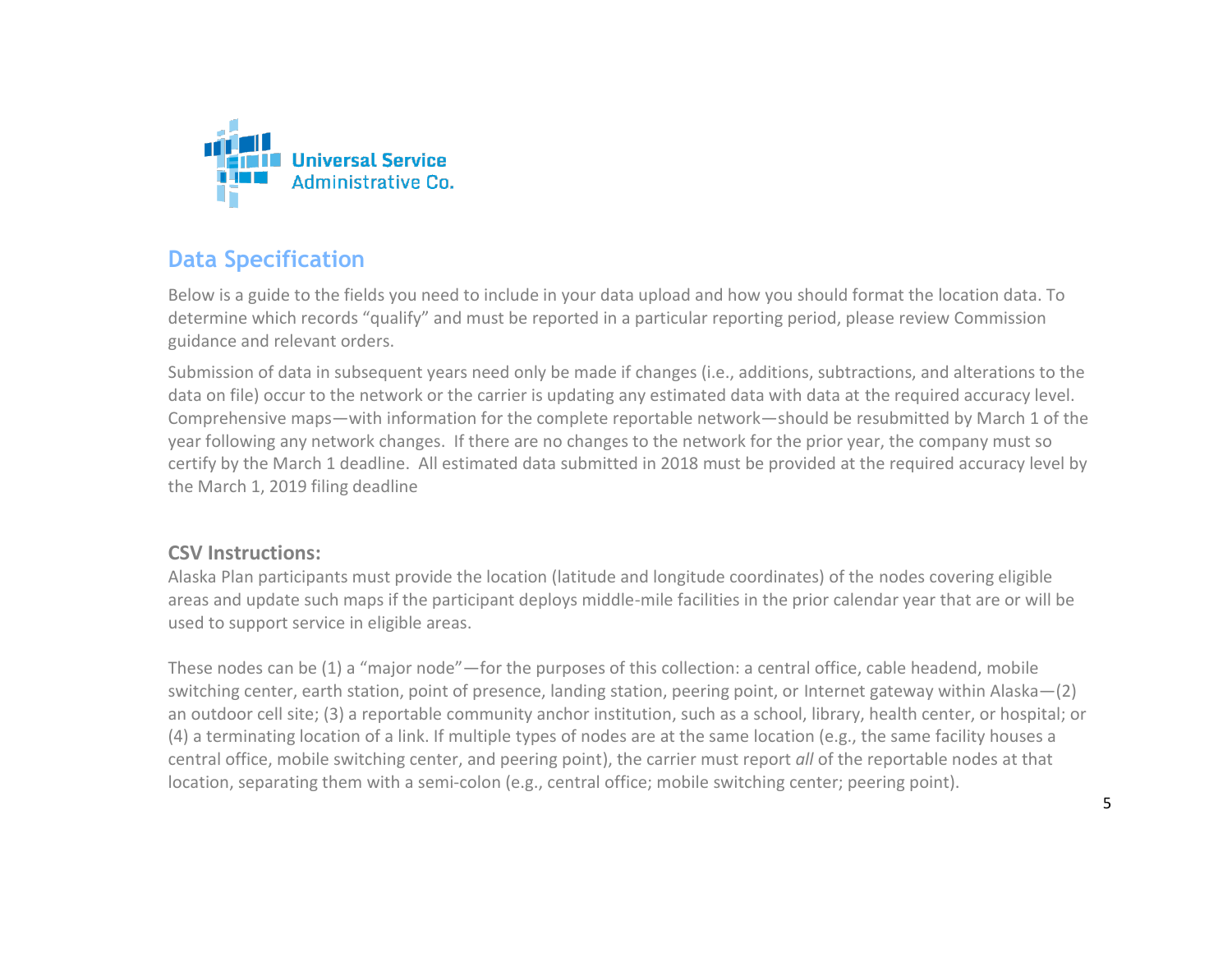In frozen-eligible areas, these nodes need to be reported if they are connected with fiber or fixed wireless links; in ineligible areas within Alaska, these nodes need to be reported if they are connected with fiber or fixed wireless links and they are or will be used to support service in eligible areas.

Alaska Plan participants should include those nodes where they own (i.e., any ownership interest regardless of how *de minimis*) or lease a facility or equipment, as well as those nodes that are the terminating location for a link where the filer does not own or lease node equipment or facilities at the termination point.

Filing Guidance for *Nodes:*

- Submit the file as a CSV. The file should be named with the (1) Admin SAC number in filing, (2) underscore, and (3) year that the information is filed (e.g., 613000\_2018).
- The horizontal (latitude and longitude) accuracy of nodes must meet National Standard for Spatial Data Accuracy: accurate to within 7.6m CE95 (FGDC-STD-007, 3-1998), or labeled as an "estimate," as indicated below.

| <b>Field</b><br>$* =$ Cannot<br>leave blank | <b>Description</b>                                                                                                         | Entry<br><b>Type</b> | <b>Max</b><br>Length | Example                 |
|---------------------------------------------|----------------------------------------------------------------------------------------------------------------------------|----------------------|----------------------|-------------------------|
| SAC*                                        | Admin Study Area Code that amounts to a unique<br>identifier for each Alaska Plan filer                                    | Integer              | 6                    | 579999                  |
| Carrier<br>Name*                            | Carrier name (s). Spaces are not allowed. Carrier names entered should<br>have the format "CarrierName" or "Carrier Name". | Text                 | 255                  | ABC;<br>ABC Mobile<br>C |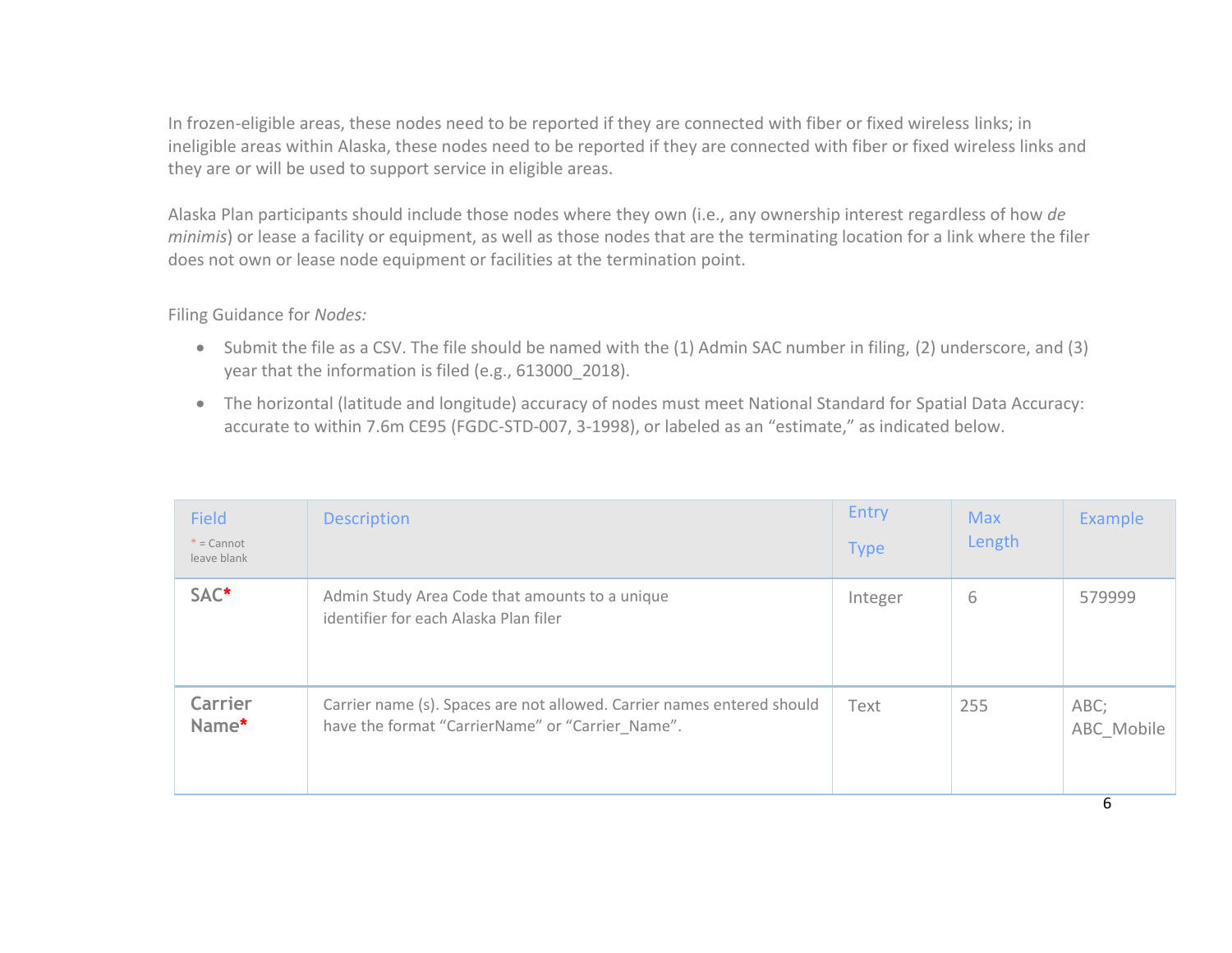| $ID^*$      | Sequential record number                                              | Integer | 64             | $\,1\,$    |
|-------------|-----------------------------------------------------------------------|---------|----------------|------------|
|             |                                                                       |         |                |            |
| Latitude*   | Latitude                                                              | Double  | N/A            | 43.907111  |
| Longitude*  | Longitude                                                             | Double  | N/A            | 103.760250 |
| Node*       | Type of Facilities at the node: fiber (F), microwave (M), or both (B) | Text    | $1\,$          | F          |
| Node Year * | Year Node went "live" or leased                                       | Integer | $\overline{4}$ | 2014       |
| Ownership*  | Owned (O), Leased (L), Neither (N)                                    | Text    | $\mathbf 1$    | $\bigcirc$ |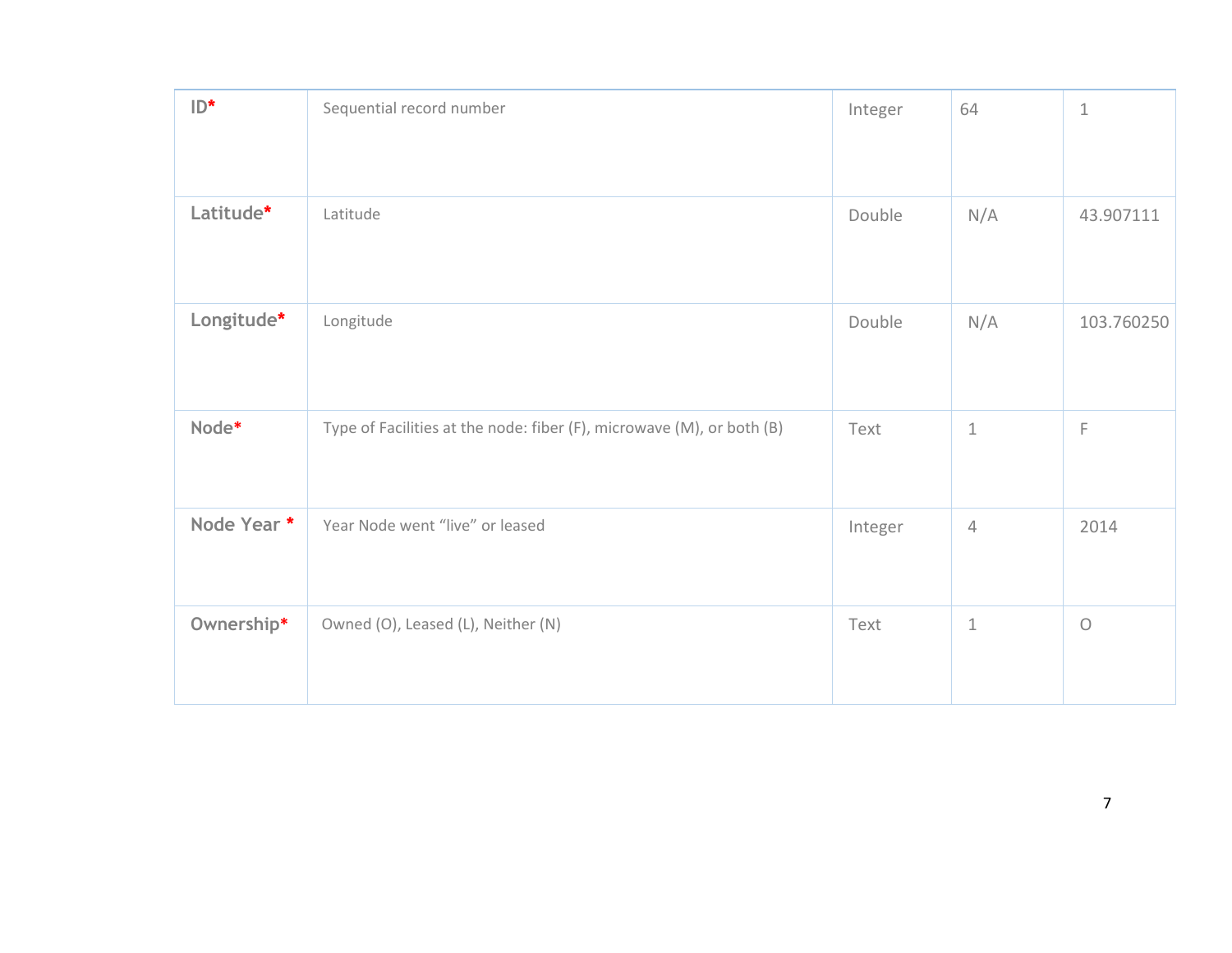| Describe*      | Except as otherwise directed, Describe Node using all of the applicable<br>terms: central office, cable headend, mobile switching center, cell site,<br>earth station, point of presence, landing station, peering point, school,<br>library, health center, hospital, community anchor institution, microwave<br>repeater, Internet gateway, or other. Separate multiple terms with a<br>semi colon (;). | Text    | 512 | school;<br>cell<br>site |
|----------------|-----------------------------------------------------------------------------------------------------------------------------------------------------------------------------------------------------------------------------------------------------------------------------------------------------------------------------------------------------------------------------------------------------------|---------|-----|-------------------------|
| Cell Site*     | Is this node the first aggregation point for mobile traffic? Yes (Y) or No<br>(N)                                                                                                                                                                                                                                                                                                                         | Text    | 1   | Y                       |
| <b>Transit</b> | If interconnection to a transit provider occurs at this node,<br>what is the arranged data rate in Mbps                                                                                                                                                                                                                                                                                                   | Integer | N/A | 10                      |
| <b>Homing</b>  | How many different transit providers does the filer have<br>agreements with at this node                                                                                                                                                                                                                                                                                                                  | Integer | 3   | $\overline{2}$          |

• SAC: The Study Area Code used by USAC that amounts to a unique identifier for each Alaska Plan participant. For entities with multiple SAC numbers, an "Admin SAC" number that represents the multiple SAC numbers will be provided by USAC. Filers that do not wish all of their SAC numbers combined should contact USAC to request multiple "Admin SAC" numbers.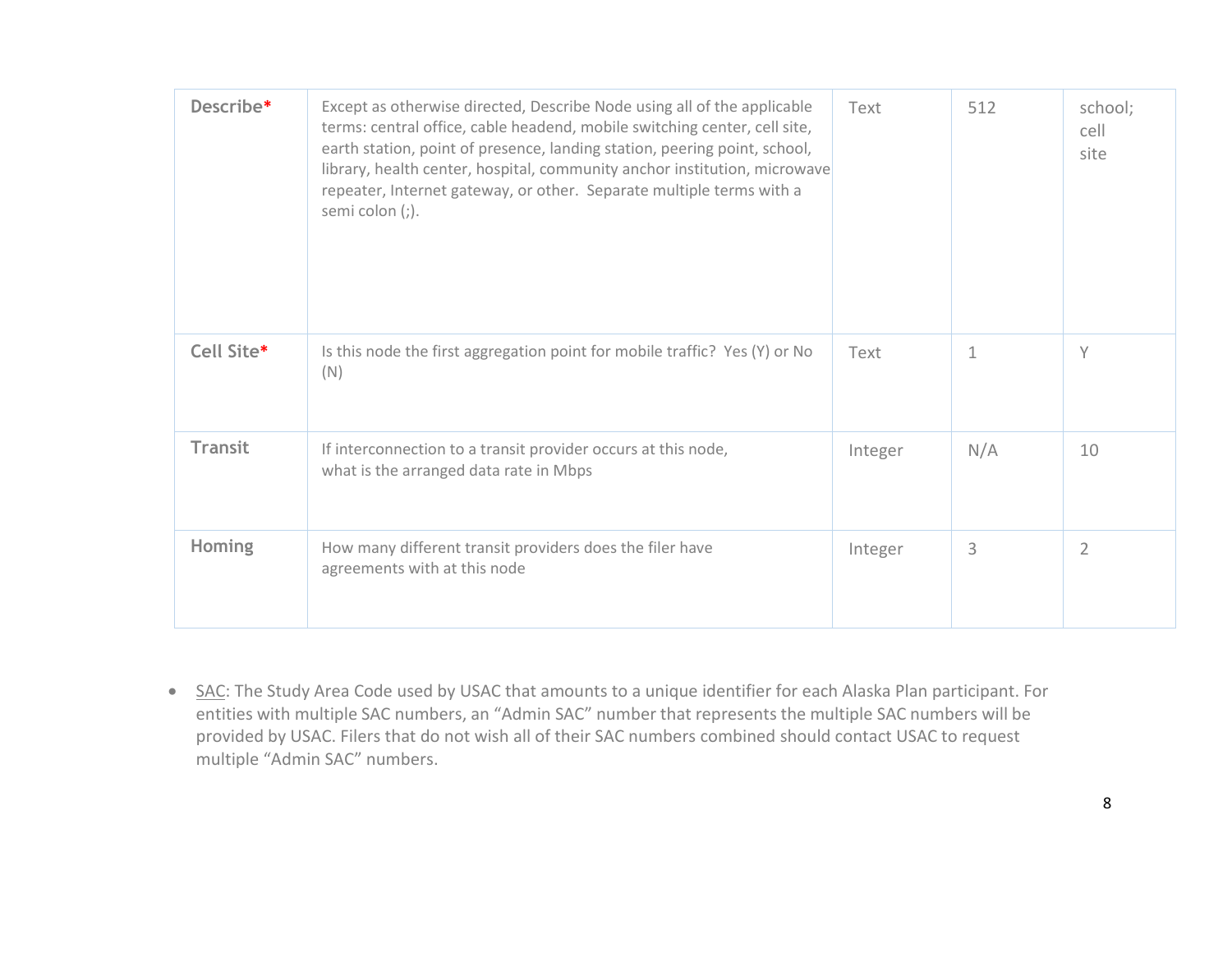- Carrier Name: The D/B/A name of the carrier receiving support under the Alaska Plan. If filing the node-file on behalf of multiple carriers, provide all carriers' names in the "Carrier" field and separate each carrier with a semicolon. A filer may—but is not required to—submit one filing per carrier, even if the separate carriers share the same holding company, so long as each filing has a distinct Admin SAC. Carrier names should be provided in alphabetical order. Spaces are not allowed. Carrier names entered should have the format "CarrierName" or "Carrier\_Name"
- ID: A sequential integer ranging from 1 to the total number of node features. No two nodes should be given the same ID.
- Latitude and Longitude: Provide the full value of the latitude and longitude in decimal degrees—all digits after the decimal with at least six digits after the decimal provided (i.e., no "trailing zeros" or rounding before the 7<sup>th</sup> decimal place). Coordinates will be in the WGS84 geographic coordinate system.
- Node Year: If the node went live in 2014 or any year prior to 2014, the Node Year will be 2014. Otherwise filers will enter the actual year the node went live. For lessees, put the year the filer began the lease. For termination location nodes where no facilities or equipment are owned or leased, put 9999.
- Ownership: If any equipment or any part of the facility is owned at the node, put (O). If no part of the node is owned, but some equipment or part of the facility is leased, put (L). "Leased" nodes include any facilities or equipment at a node that is provided due to a contractual arrangement. If no part of the node is leased or owned, but the node is being provided because it is, for example, a terminating location for a link, put(N).
- Describe: Except for "community anchor institution," as specified below, describe the types of nodes at this location using all of the applicable following descriptors: central office, cable headend, mobile switching center, cell site, earth station, point of presence, landing station, peering point, school, library, health center, hospital, community anchor institution, microwave repeater, or Internet gateway. Put "other" if the node does not match any of the preceding descriptors but is a terminating location for a link. An "Internet gateway" for the purpose of this collection is an interconnection point consisting of peering points and/or transit services between the broadband provider and public Internet for a given consumer connection. If the node is a school, library, health center, and/or hospital, use those terms, and if such terms are used, do not also use the term "community anchor institution." If the type of community anchor institution does not match one or more specific terms, then the filer can use the general term "community anchor institution" instead. If there is more than one value, separate the values using a semicolon. Make sure all descriptors are spelled correctly; otherwise, the descriptor will be rejected by the HUBB Portal. For filings in subsequent years for community anchor institution nodes, carriers need only report any additional community anchor institutions and associated links served by fiber or wireless connections if the community anchor institution is used to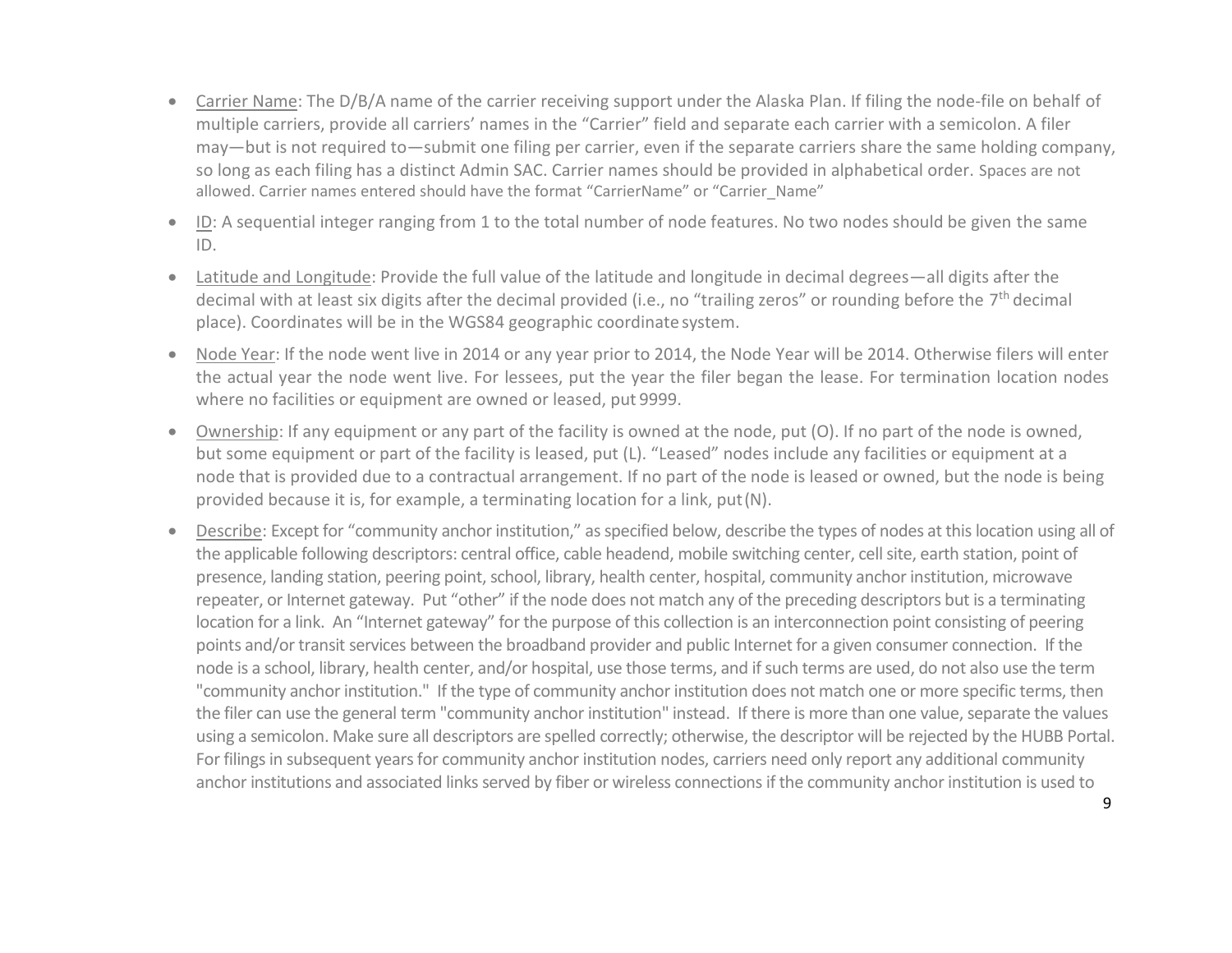support delivery of service in eligible areas.

- Cell Site: Cell sites—while also providing last-mile services—serve as an initial aggregation point for traffic to be backhauled and are nodes that are to be included in the reportable map. Denote whether this node is a cell site placing a "Y" or "N" in the column.
- Transit: At nodes where the filing network interconnects with a transit provider to obtain Internet access, what is the transmission data rate that has been arranged for delivery to the transit provider. In other words, how much capacity is being purchased for transit at this node for the filer. For arranged capacity that is less than 0.5 Mbps, put a 0. For multiple interconnections at the node, put the aggregated capacity that is provisioned for transit. If this is not a node where interconnection for transit occurs, leave blank.
- Homing: If the filer has agreements with one or more transit providers at this node, put the number of transit providers that the filer has agreements with to interconnect at this node. If this is not a node where interconnection for transit occurs, leave blank.

### **Shapefile Instructions:**

Reportable links are fiber and microwave links within Alaska, including undersea cables located within territorial waters, covering, are supporting, or will be used to support service in eligible areas, connecting (1) "major nodes"; (2) outdoor cell sites; (3) reportable community anchor institutions; and (4) terminating locations of links. Filers must report all such links connected to reportable nodes in frozen-support eligible areas and in ineligible areas within Alaska where the link is or will be used to support service in eligible areas.

Fiber links and microwave links in this context are those lengths of fiber or microwave with terminating equipment on both ends within their middle-mile network. Microwave links include all terrestrial fixed-wireless links used for backhaul. Installed fiber links that are inactive (dark fiber) should also be provided. The way we define *link* here does not affect the meaning of *link* in other contexts.

Alaska Plan participants should include those fiber/microwave links that they (i) own or (ii) lease.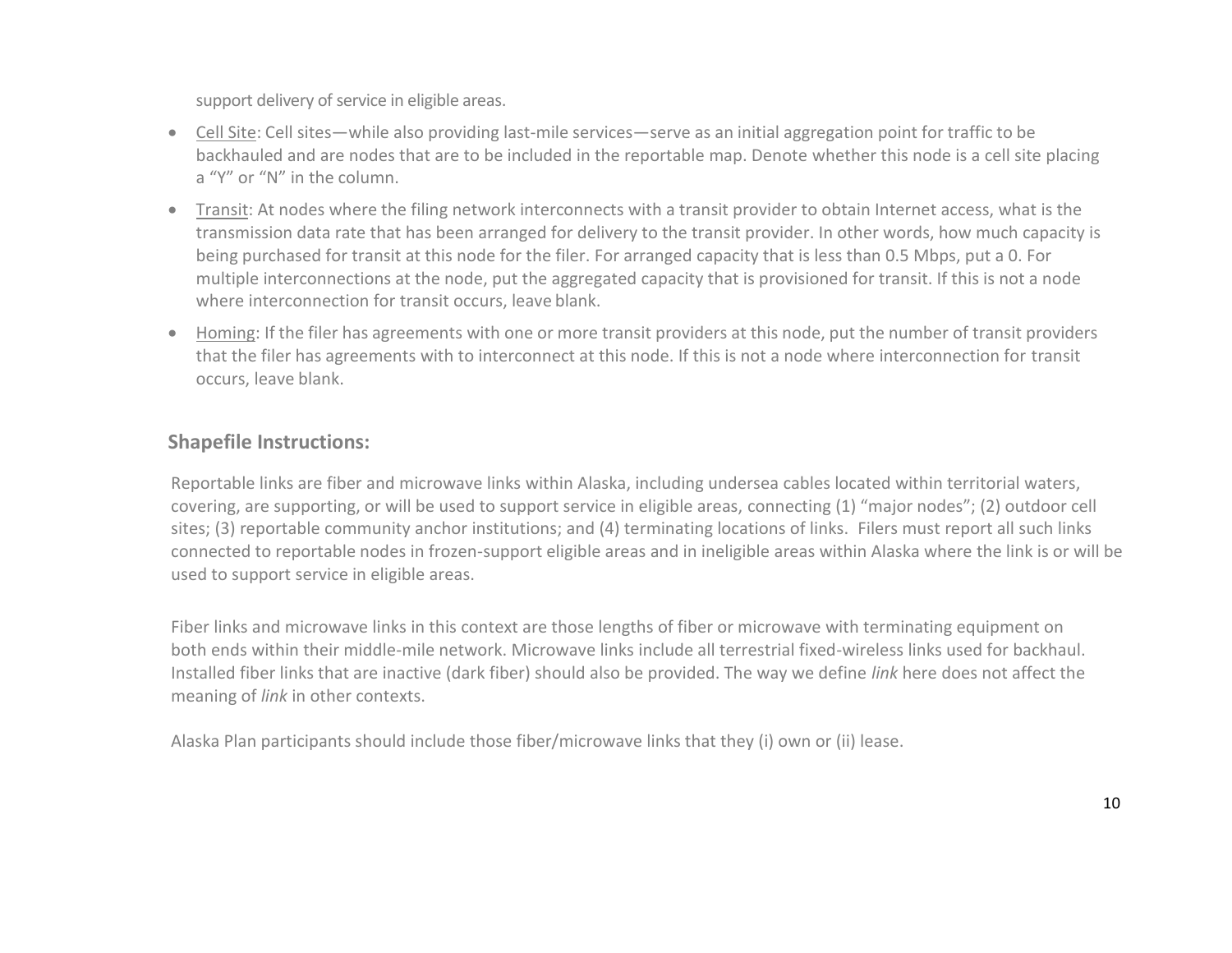Filing Guidance for *Links:*

- Filers must submit information as a compressed separate ESRI Shapefile using a line-feature class containing the data for each feature as noted below. Filers should only submit one shapefile per filing year. The shapefile can be edited until a representative of the carrier certifies that the filing is complete and accurate.
- Shapefiles should be submitted as an unprojected (geographic) WGS84 geographic coordinate system with latitude/longitude coordinates in double precision.
- The horizontal (latitude and longitude) accuracy of lines must meet National Standard for Spatial Data Accuracy: accurate to within 7.6m CE95 (FGDC-STD-007, 3-1998), or labeled as an "estimate," as indicated below. Lessees that do not know the location of the link have the option of providing conceptual depictions of the link.
- Maps must be accompanied by metadata, or a plain text "readme" file, that contains a comprehensive explanation of the methodology employed to generate the map layer including any necessary assumptions and an assessment of the accuracy of the finished product.
- The file should be compressed to a .zip. Be sure that your .zip file contains one and only one shapefile. The folder and all files within should be named with the (1) Admin SAC number in filing, (2) underscore, and (3) year that the information is filed (e.g., 613000\_2018).

| <b>Field</b>      | <b>Description</b>                                                                      | Entry<br><b>Type</b> | <b>Max</b><br>Length | <b>Example</b>                    |
|-------------------|-----------------------------------------------------------------------------------------|----------------------|----------------------|-----------------------------------|
| <b>SAC</b>        | Admin Study Area Code that amounts to a unique<br>identifier for each Alaska Plan filer | Text                 | 6                    | 613000                            |
| <b>CarrierNam</b> | D/B/A Carrier Name(s)                                                                   | Text                 | 255                  | ABC Wired;<br><b>ABC Cellular</b> |
| ID                | Sequential record number                                                                | Long                 | N/A                  |                                   |
| <b>TypeofLink</b> | Provide whether the link is microwave (M), lit fiber (F), or dark<br>fiber $(D)$        | Text                 | 1                    | F                                 |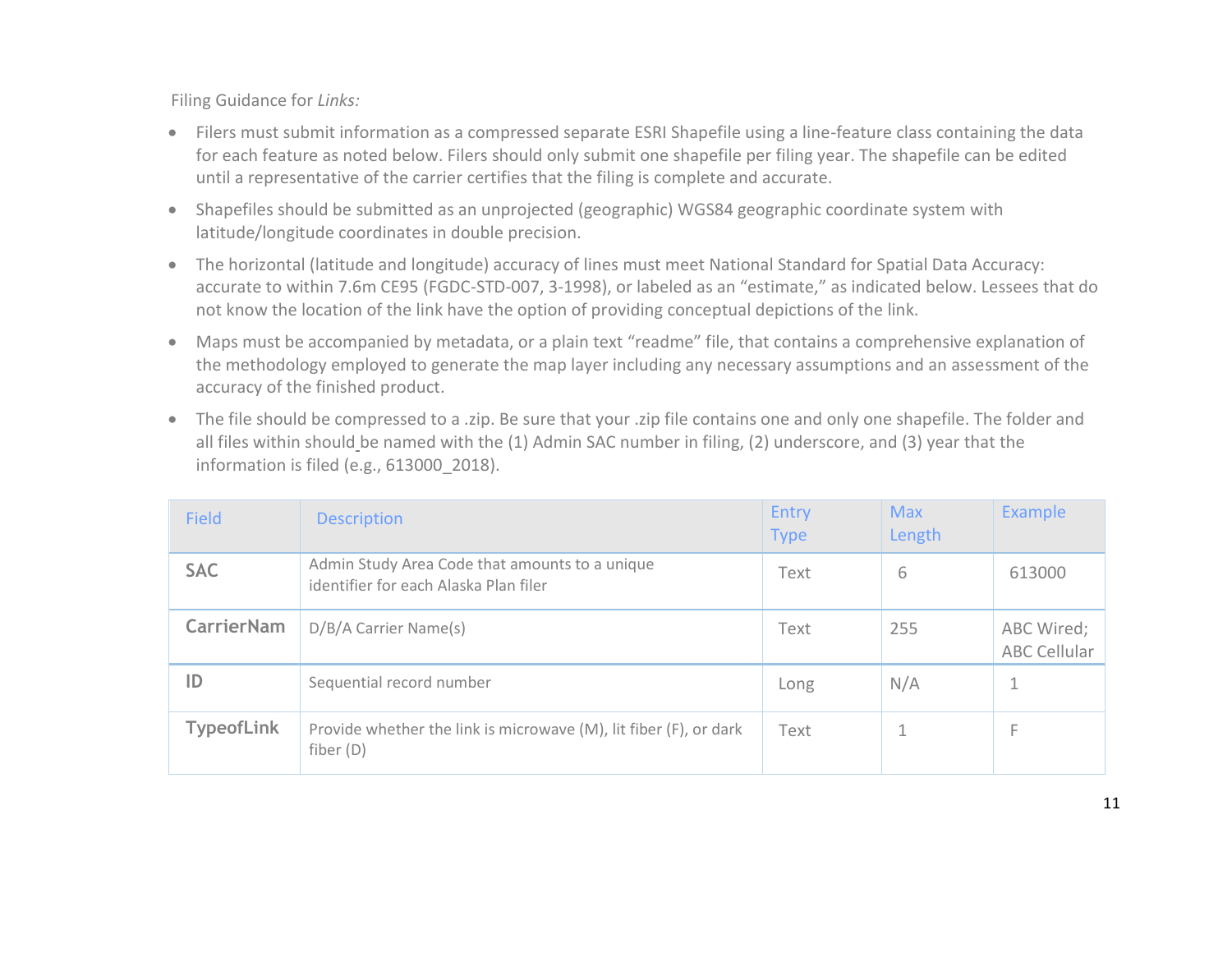| <b>LinkYear</b> | Year when the link went "live" or was leased                                   | Short   | 4   | 2014  |
|-----------------|--------------------------------------------------------------------------------|---------|-----|-------|
| Ownership       | Is this Link Owned (O) or Leased (L)                                           | Text    |     |       |
| ConceptLin      | For lessees: Is the depiction of the link conceptual<br>between nodes? (Y)/(N) | Text    |     |       |
| Capacity        | The data throughput the link is currently<br>configured to transmit in Mbps    | Integer | N/A | 10000 |

- SAC: The Study Area Code used by USAC that amounts to a unique identifier for each Alaska Plan participant. For entities with multiple SAC numbers, an "Admin SAC" number that represents the multiple SAC numbers will be provided by USAC. Filers that do not wish all of their SAC numbers combined should contact USAC to request multiple "Admin SAC" numbers.
- CarrierNam: The D/B/A name of the carrier receiving support under the Alaska Plan. If filing the map on behalf of multiple carriers, provide all carriers' names in the "Carrier" field and separate each carrier with a semi-colon. A filer may—but is not required to—submit one filing per carrier, even if the separate carriers share the same holding company, so long as each filing has a distinct Admin SAC. Carrier names should be provided in alphabetical order.
- ID: This is a sequential integer ranging from 1 to the total number of link features. No two link features should be given the same ID.
- TypeofLink: Provide the link type, consistent with the description. If two different types of links share the same geographic path (e.g., lit fiber and dark fiber), a separate record is required of each.
- LinkYear: For dark fiber, put a 9999. If the link was first used by the carrier in 2014 or any year prior to 2014, the LinkYear will be 2014. Otherwise filers will enter the actual year the path went live or was leased.
- Ownership: Is the link owned (i.e., any ownership interest regardless of how de minimis) by the company that is filing? If so, put "O." If leased—even if the lease is for just a portion of the capacity on the link—put "L." For leased tail circuits where the Alaska Plan participant does not know the technology of the circuit, the filer should assume all tail circuits being leased for 10 Mbps or more are fiber circuits and should report them accordingly.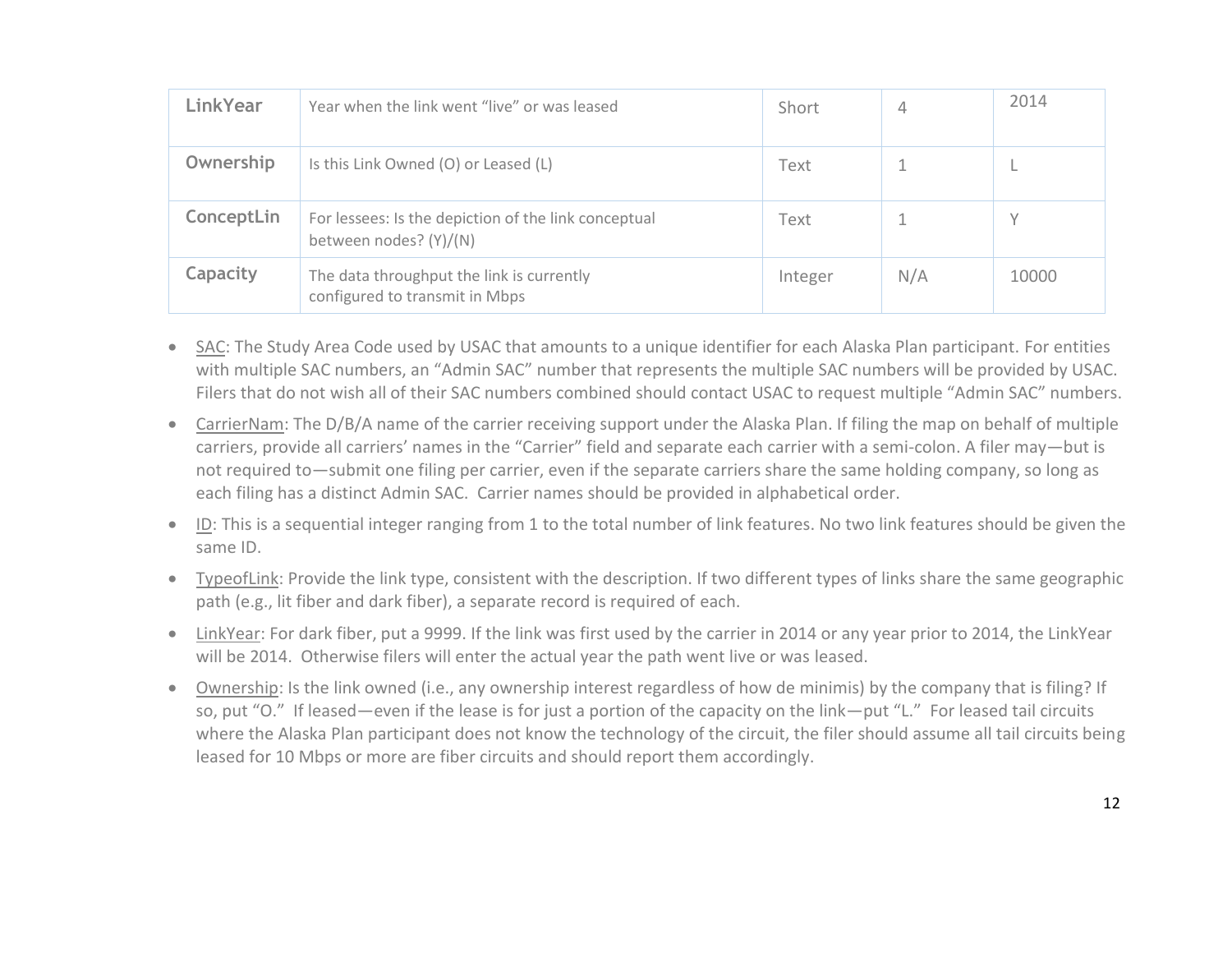- ConceptLin: Lessees may not know where the link actually is located. For lessees that do not know where the link actually is located, conceptual depictions of the link may be made and should be made as a straight line between two known and provided nodes. Filers that own the line or lessees that provide the actual location information of the link should mark it with a "N."
- Capacity: This reflects the maximum data transmission capability the link is currently configured to transmit. For data throughput capability that is less than 0.5 Mbps or dark fiber, put a 0. Round to the nearest integer. For leased lines, if the amount of capacity is restricted, put the amount of capacity that is leased; otherwise, provide the maximum data throughput rate that your company has been able to transmit over the link.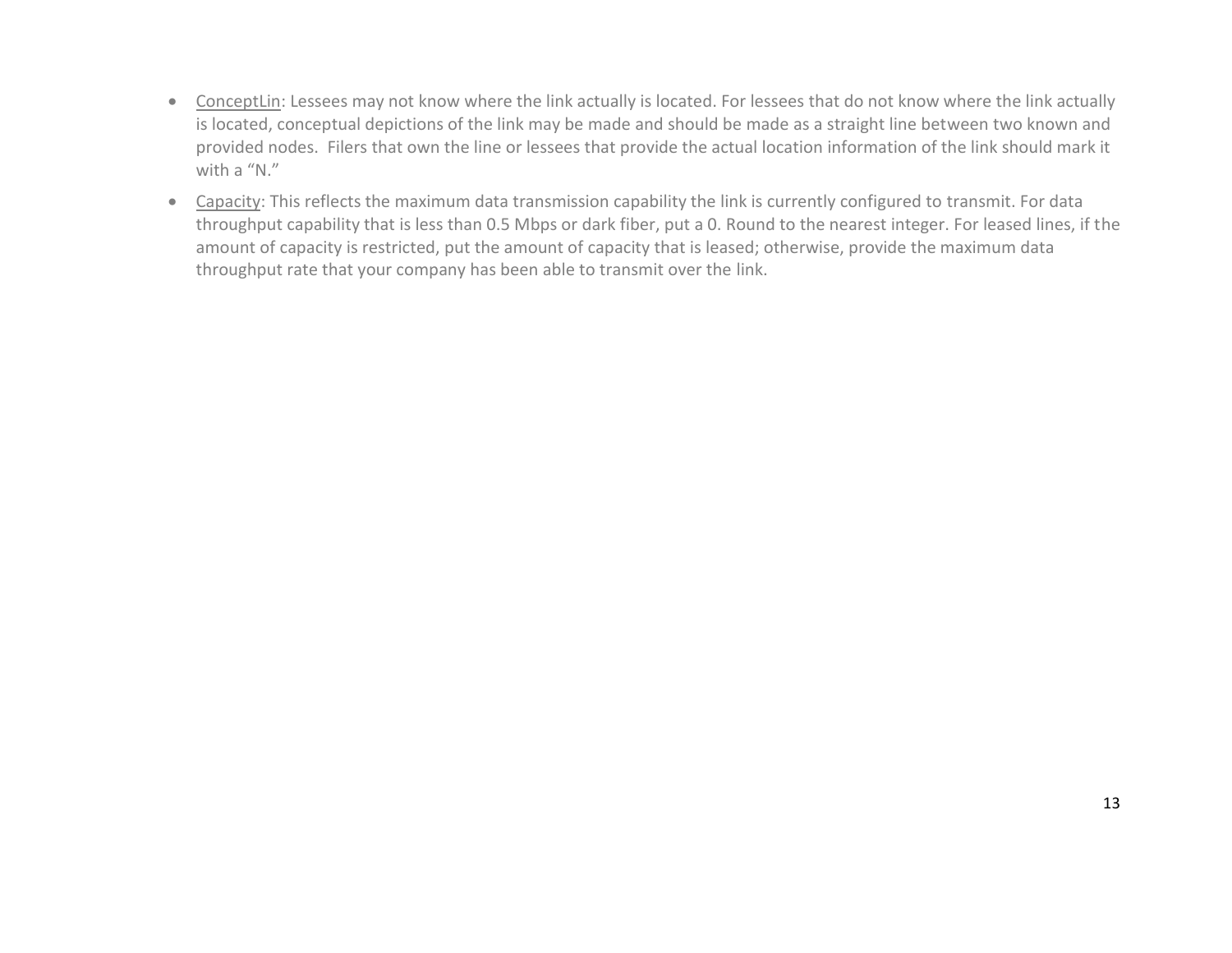# **Explanation of Tool Tips and Issue Codes**

| <b>Field</b> | <b>Tool Tip</b> | <b>Issue Category</b>         | <b>Issue Code</b>           | <b>Error displayed in</b><br>application                                                                                                                                               | <b>Explanation of tool tip</b> |
|--------------|-----------------|-------------------------------|-----------------------------|----------------------------------------------------------------------------------------------------------------------------------------------------------------------------------------|--------------------------------|
| All          | System Error    | System Error<br><b>Issues</b> | SYSTEM_ERROR                |                                                                                                                                                                                        |                                |
| All          |                 |                               | TOO_FEW_HEA<br><b>DERS</b>  | Uploaded file has too<br>few columns in the<br>header. Please<br>reference the USAC-<br>provided template.                                                                             |                                |
| All          |                 |                               | TOO_MANY_HE<br><b>ADERS</b> | Uploaded file has too<br>many columns in the<br>header. Please<br>reference the USAC-<br>provided template.                                                                            |                                |
| All          |                 |                               | MIT                         | FILE_NAME_LEN File name cannot<br>GTH_EXCEED_LI exceed 50 characters.<br>Please reference the<br><b>USAC-provided Data</b><br>Standards for file<br>naming convention<br>instructions. |                                |
| All          |                 |                               | <b>DS</b>                   | FILE_NO_RECOR Uploaded file has no<br>records. Please add<br>records and try again.                                                                                                    |                                |
| All          |                 |                               | FILE_NOT_CSV                | File is not in CSV                                                                                                                                                                     |                                |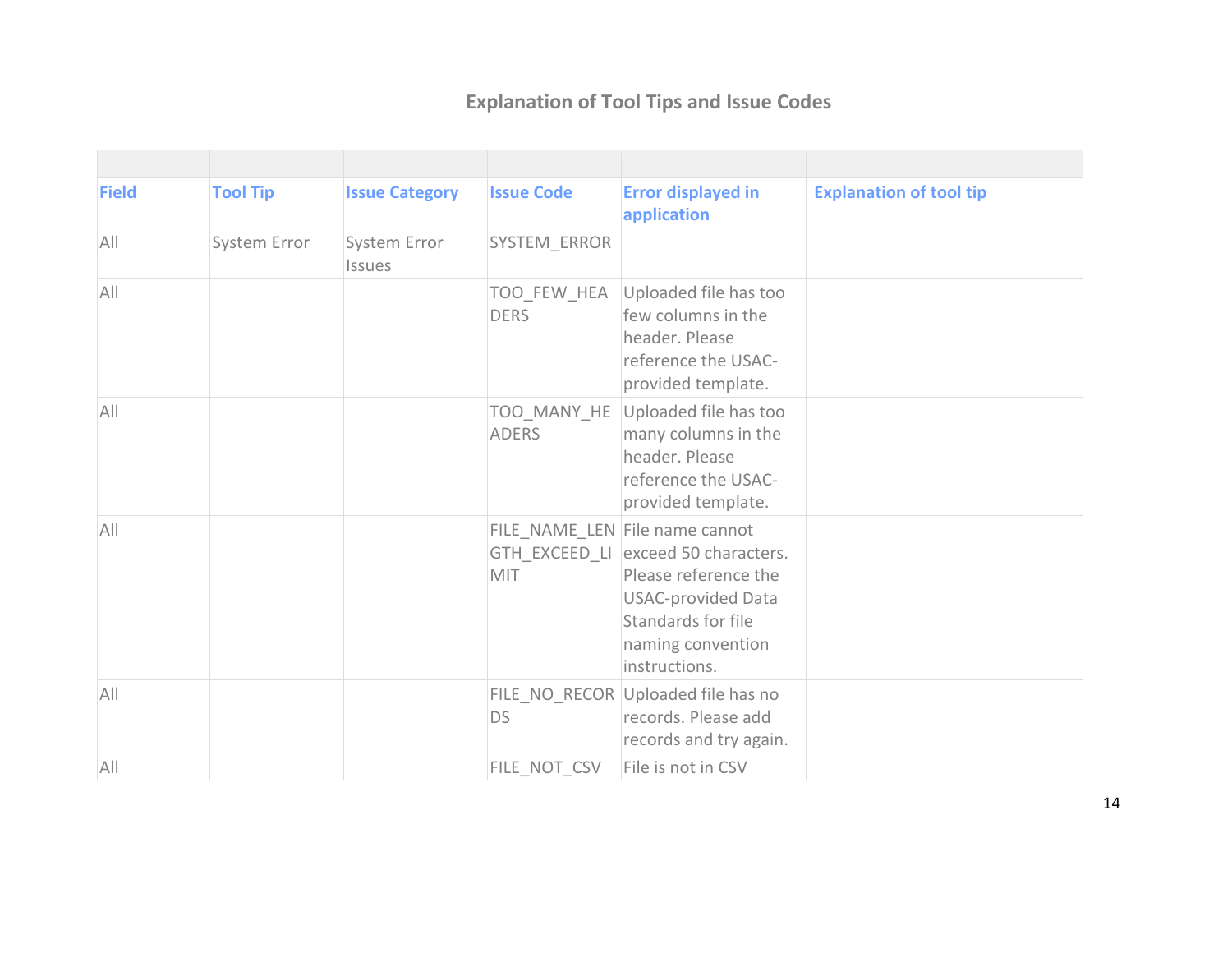|                           |                                       |                                  |                                            | format, please<br>reference the USAC-<br>provided template. |                                                                                         |
|---------------------------|---------------------------------------|----------------------------------|--------------------------------------------|-------------------------------------------------------------|-----------------------------------------------------------------------------------------|
| <b>Study Area</b><br>Code | Required field                        | Study Area Code<br><b>Issues</b> | <b>SAC REQUIRED</b>                        |                                                             | Study Area Code should be<br>populated in the uploaded file                             |
| <b>Study Area</b><br>Code | Invalid Study<br>Area Code            | Study Area Code<br>Issues        | <b>INVALID SAC</b>                         |                                                             | Study Area Code entered is not a<br>valid 6-digit number assigned by<br>USF fund        |
| Study Area<br>Code        | Invalid Study<br>Area Code Fund       | Study Area Code<br><b>Issues</b> | INVALID_SAC_A<br><b>KP</b>                 |                                                             | Study Area code entered is not an<br>Alaska Plan fund participant                       |
| <b>Study Area</b><br>Code | Invalid Study<br>Area Code<br>Program | Study Area Code<br><b>Issues</b> | INVALID SAC M<br><b>IDDLE MILE</b>         |                                                             | Study Area code entered is not a<br>Middle Mile fund participant                        |
| Study Area<br>Code        | Invalid Study<br>Area Code<br>format  | Study Area Code<br>Issues        | <b>INVALID SAC F</b><br>ORMAT              |                                                             | Study Area Code entered is not a<br>6-digit number                                      |
| <b>Study Area</b><br>Code | Not authorized<br>for this SAC        | Study Area Code<br>Issues        | USER NOT AUT<br>HORIZED FOR S<br><b>AC</b> |                                                             | Carrier is not authorized for this<br><b>SAC</b>                                        |
| ID                        | <b>Required Field</b>                 | <b>ID Issues</b>                 | NODE ID REQUI<br><b>RED</b>                |                                                             | ID should be populated in the<br>uploaded file                                          |
| ID                        | Invalid Node ID<br>Format             | <b>ID Issues</b>                 | NODE ID FORM<br>AT                         |                                                             | ID entered should be an integer                                                         |
| Latitude                  | Invalid Latitude<br>range             | Latitude Issues                  | INVALID_LAT_D<br><b>EGREE RANGE</b>        |                                                             | Latitude range to the left of the<br>decimal needs to be between -90<br>& 90, inclusive |
| Latitude                  | Invalid Latitude<br>format            | Latitude Issues                  | INVALID LAT F<br>ORMAT                     |                                                             | Latitude entered should be a<br>number                                                  |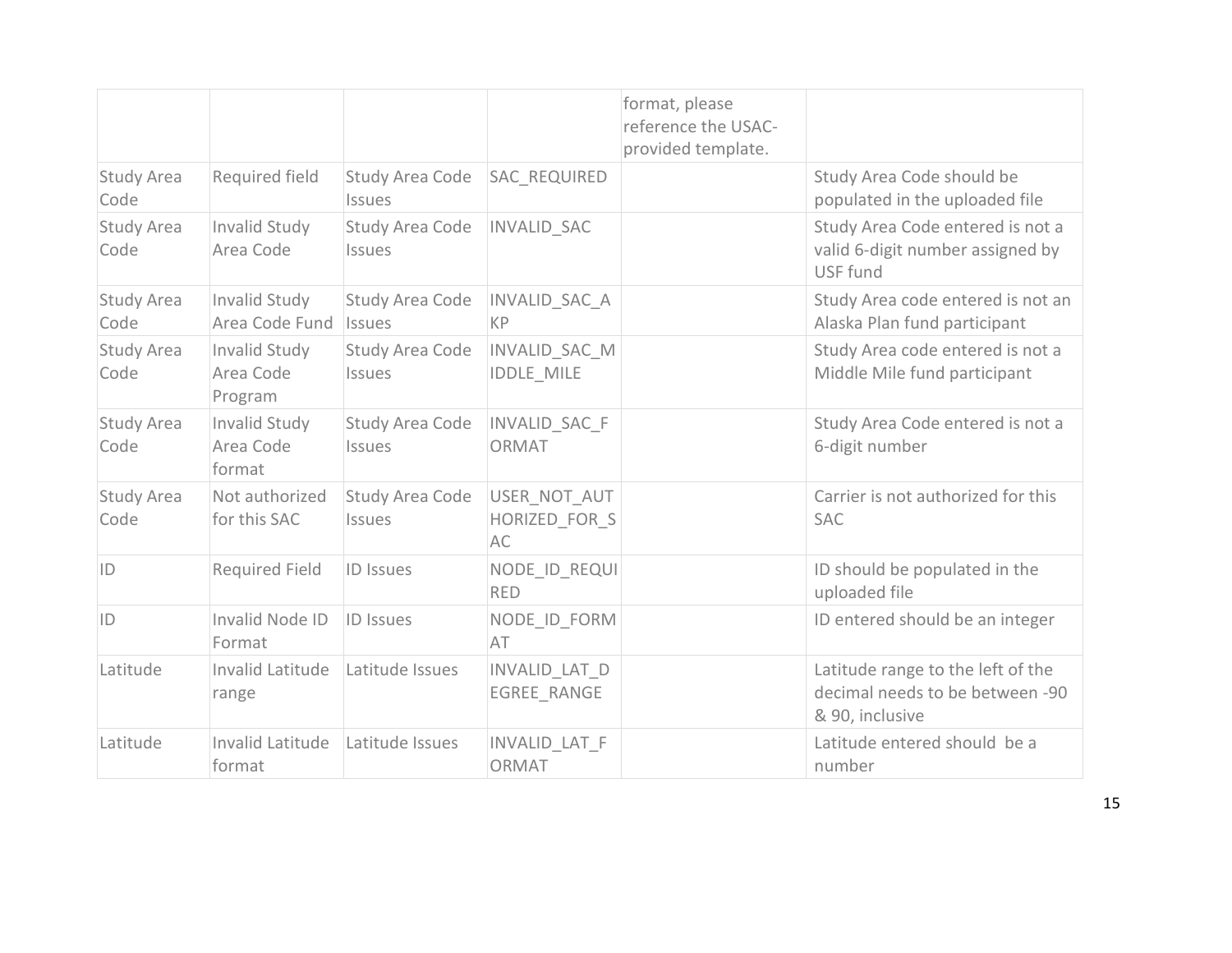| Latitude  | Min of 6 digits to Latitude Issues<br>the right of the<br>decimal |                                     | LAT DECIMAL E<br>QL 5 DIGITS        | Latitude should contain a<br>minimum of 5 numbers to the<br>right of the decimal            |
|-----------|-------------------------------------------------------------------|-------------------------------------|-------------------------------------|---------------------------------------------------------------------------------------------|
| Latitude  | Min of 6 digits to Latitude Issues<br>the right of the<br>decimal |                                     | LAT DECIMAL<br>MIN 6 DIGITS         | Latitude should contain a<br>minimum of 5 numbers to the<br>right of the decimal            |
| Latitude  | Max of 13 digits<br>to the right of<br>the decimal                | Latitude Issues                     | LAT DECIMAL<br>MAX 13 DIGITS        | Latitude can contain only a<br>maximum of 13 numbers to the<br>right of the decimal         |
| Latitude  | Required field                                                    | Latitude Issues                     | LAT REQUIRED                        | Latitude should be populated in<br>the uploaded file                                        |
| Longitude | Invalid<br>Longitude range                                        | Longitude Issues                    | INVALID_LON_D<br><b>EGREE RANGE</b> | Longitude range to the left of the<br>decimal needs to be between -<br>180 & 180, inclusive |
| Longitude | Invalid<br>Longitude<br>format                                    | Longitude Issues                    | INVALID LON F<br>ORMAT              | Longitude entered should be a<br>number                                                     |
| Longitude | the right of the<br>decimal                                       | Min of 6 digits to Longitude Issues | LON DECIMAL<br>EQL 5 DIGITS         | Longitude should contain a<br>minimum of 5 numbers to the<br>right of the decimal           |
| Longitude | the right of the<br>decimal                                       | Min of 6 digits to Longitude Issues | LON DECIMAL<br>MIN 6 DIGITS         | Longitude should contain a<br>minimum of 5 numbers to the<br>right of the decimal           |
| Longitude | Max of 13 digits<br>to the right of<br>the decimal                | Longitude Issues                    | LON DECIMAL<br>MAX 13 DIGITS        | Longitude can contain only a<br>maximum of 13 numbers to the<br>right of the decimal        |
| Longitude | Required field                                                    | Longitude Issues                    | LON REQUIRED                        | Longitude should be populated in<br>the uploaded file                                       |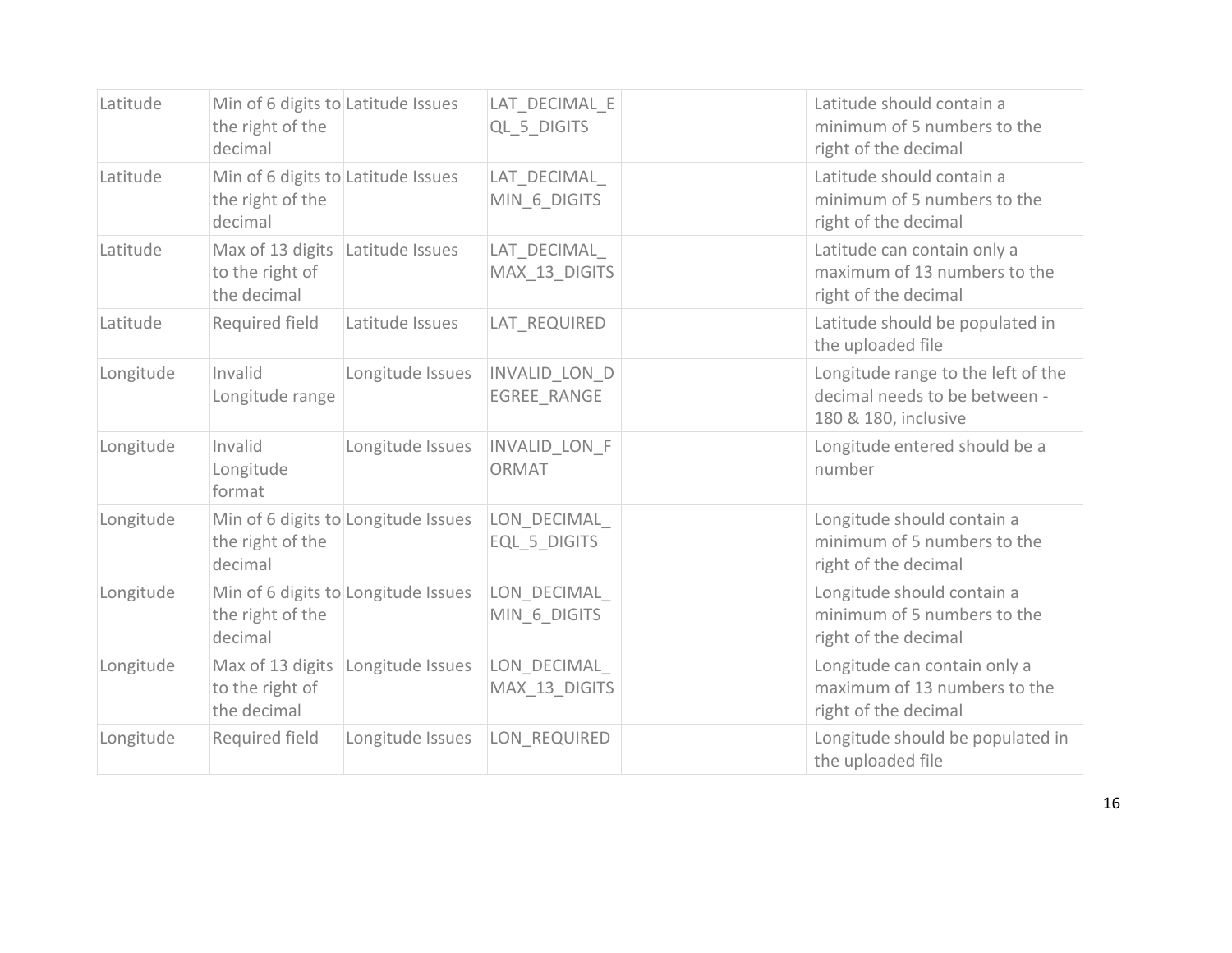| Latitude/Long Lat/long not<br>itude | within eligible<br>census block for<br>Alaska Plan SAC | Latitude/Longitud LOC UNFUNDED<br>e Issues | CB AKP                             | Latitude/longitude entered is not<br>within an eligible census block for<br>an Alaska Plan Study Area Code       |
|-------------------------------------|--------------------------------------------------------|--------------------------------------------|------------------------------------|------------------------------------------------------------------------------------------------------------------|
| Latitude/Long Lat/long not<br>itude | within the<br>United States or<br>territories          | Latitude/Longitud LAT LON NON<br>e Issues  | <b>US</b>                          | Latitude/longitude entered is not<br>within the United States or<br>territories                                  |
| Node                                | Required field                                         | Node Issues                                | NODE REQUIRE<br>D                  | Node should be populated in the<br>uploaded file                                                                 |
| Node                                | <b>Invalid Node</b><br>Value                           | Node Issues                                | INVALID NODE<br><b>VALUE</b>       | Node value entered can only have<br>one of the following values: F, M,<br>or B (F=fiber, m=microwave,<br>b=both) |
| Node Year                           | Required field                                         | Node Year Issues                           | NODE YEAR RE<br><b>QUIRED</b>      | Node Year should be populated in<br>the uploaded file                                                            |
| Node Year                           | Node Year<br>Format                                    | Node Year Issues                           | NODE YEAR FO<br><b>RMAT</b>        | Node Year entered should be a 4-<br>digit integer                                                                |
| Node Year                           | Node Year<br>Range                                     | Node Year Issues                           | NODE YEAR IN<br><b>VALID</b>       | Node year should be after 2011<br>and no later than the submission<br>year                                       |
| <b>Cell Site</b>                    | Required field                                         | Cell Site Issues                           | CELL SITE REQU<br><b>IRED</b>      | Cell Site should be populated in<br>the uploaded file                                                            |
| Cell Site                           | Cell Site Range                                        | Cell Site Issues                           | INVALID CELL S<br><b>ITE_VALUE</b> | Cell Site entered can only have<br>one of the following values: 'Y' or<br>$^{\prime}N^{\prime}$                  |
| SAC+ID                              | Unique ID                                              | Duplicate Issues                           | DUPLICATE_LOC<br>ATION IN FILE     | A node has already been reported<br>for the entered SAC and ID and is                                            |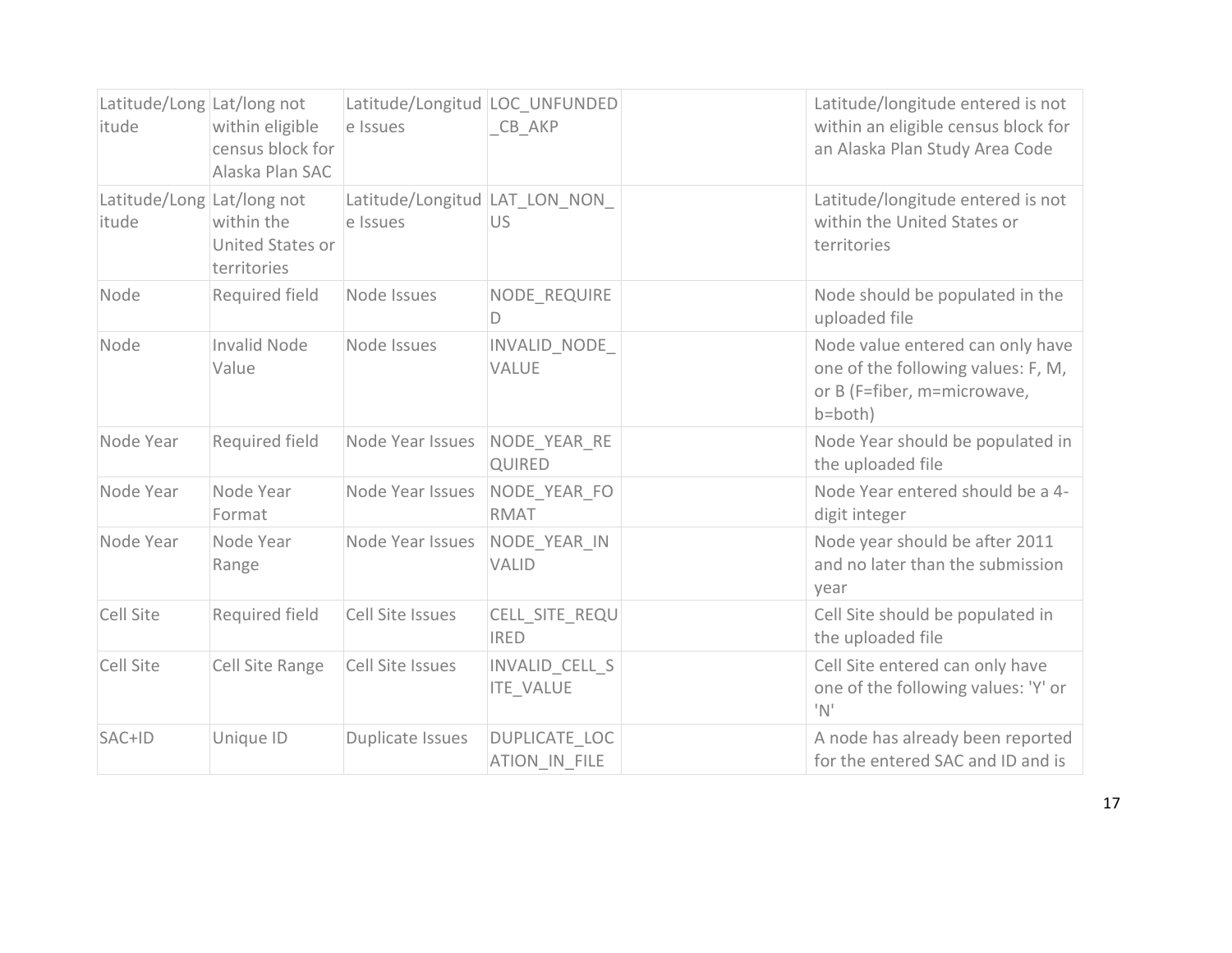|           |                      |                                  |                                           |                                                    | therefore considered a duplicate.                                                                                                                                                                                                                                                                                                           |
|-----------|----------------------|----------------------------------|-------------------------------------------|----------------------------------------------------|---------------------------------------------------------------------------------------------------------------------------------------------------------------------------------------------------------------------------------------------------------------------------------------------------------------------------------------------|
| SAC+ID    | Duplicate data       | Duplicate Issues                 | <b>DUPLICATE REC</b><br>ORD SAVED         |                                                    | A node has already been reported<br>for the entered SAC and ID and is<br>therefore considered a duplicate.                                                                                                                                                                                                                                  |
| SAC+ID    | Duplicate data       | Duplicate Issues                 | <b>DUPLICATE REC</b><br>ORD NOT SAVE<br>D |                                                    | A node has already been reported<br>for the entered SAC and ID and is<br>therefore considered a duplicate.                                                                                                                                                                                                                                  |
| Ownership | Required field       | <b>Ownership Issues</b>          | OWN REQUIRE<br>D                          |                                                    | Ownership should be populated<br>in the uploaded file                                                                                                                                                                                                                                                                                       |
| Ownership |                      | Ownership value Ownership Issues | INVALID OWN<br><b>VALUE</b>               |                                                    | 'Ownership' entered can only<br>have one of the following values:<br>O, L or N                                                                                                                                                                                                                                                              |
| Describe  | Required field       | Description Issues DESC REQUIRED |                                           |                                                    | Describe should be populated in<br>the uploaded file                                                                                                                                                                                                                                                                                        |
| Describe  | Description<br>value | Description Issues INVALID DESC  | <b>VALUE</b>                              | 1.<br>2.<br>3.<br>4.<br>5.<br>6.<br>7.<br>8.<br>9. | 'Describe' entered can only have<br>one of the following values:<br>'Central Office'<br>'Cable Headend'<br>'Mobile Switching Center'<br>'Cell Site'<br>'Earth Station'<br>'Point of Presence'<br>'Landing Station'<br>'Peering Point'<br>'Community Anchor<br>Institution'<br>10.<br>'School'<br>'Library'<br>11.<br>12.<br>'Health Center' |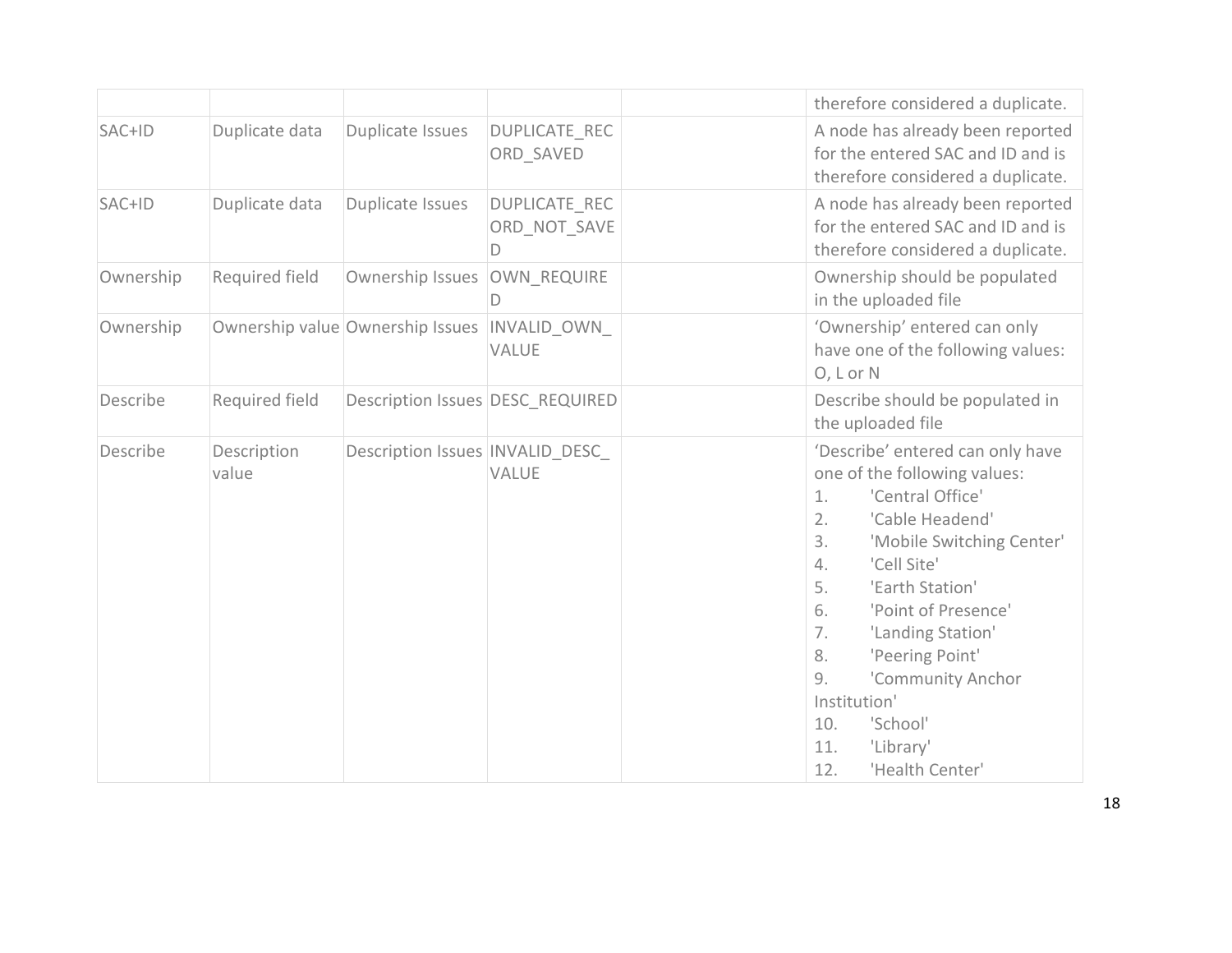|                    |                                             |                                      |                                   | 13.<br>'Hospital'<br>'Microwave Repeater'<br>14.<br>'Internet Gateway'<br>15.<br>'Other'<br>16.                           |
|--------------------|---------------------------------------------|--------------------------------------|-----------------------------------|---------------------------------------------------------------------------------------------------------------------------|
| Transit            | Transit value                               | Transit Issues                       | <b>INVALID TRANS</b><br>FORMAT    | Transit, if entered, should be of<br>type integer                                                                         |
| Homing             | Homing value                                | <b>Homing Issues</b>                 | INVALID HOM<br><b>FORMAT</b>      | Homing, if entered, should be of<br>type integer                                                                          |
| <b>SAC</b>         |                                             | Study Area Code<br><b>Issues</b>     | SAC NO NODE<br>TO BE UPLOAD<br>ED | Carrier has certified that there are<br>no nodes to upload                                                                |
| Submission<br>Date |                                             | Late Submission                      | LATE SUBMISSI<br>ON NODE          | Date of submission is after<br>submission deadline date for<br>Middle Mile and is therefore<br>considered a late location |
|                    | Carrier Name Required field                 | <b>Carrier Name</b><br><b>Issues</b> | CARRIER NAME<br><b>REQUIRED</b>   | Carrier Name should be<br>populated in the uploaded file                                                                  |
| Describe           | Length of<br>Describe                       | Description Issues   INVALID DESCRI  | BE LENG                           | 'Describe' length should be less<br>than or equal to 512 characters                                                       |
| Node               | Length of Node                              | Node Issues                          | INVALID_NODE_<br><b>LENG</b>      | 'Node' length should be 1<br>character                                                                                    |
| Node Year          | Length of Node<br>Year                      | Node Year Issues                     | INVALID NODEY<br>EAR LENG         | 'Node Year' length should be 4<br>characters                                                                              |
| Ownership          | Length of<br>Ownership                      | Ownership Issues                     | INVALID OWN<br><b>LENG</b>        | 'Ownership' length should be 1<br>character                                                                               |
| <b>Cell Site</b>   | Length of Cell<br>Site                      | Cell Site Issues                     | INVALID CELL S<br>ITE_LENG        | 'Cell Site' length should be 1<br>character                                                                               |
|                    | Carrier Name Length of Carrier Carrier Name |                                      | <b>INVALID CARRIE</b>             | 'Carrier Name' length should be                                                                                           |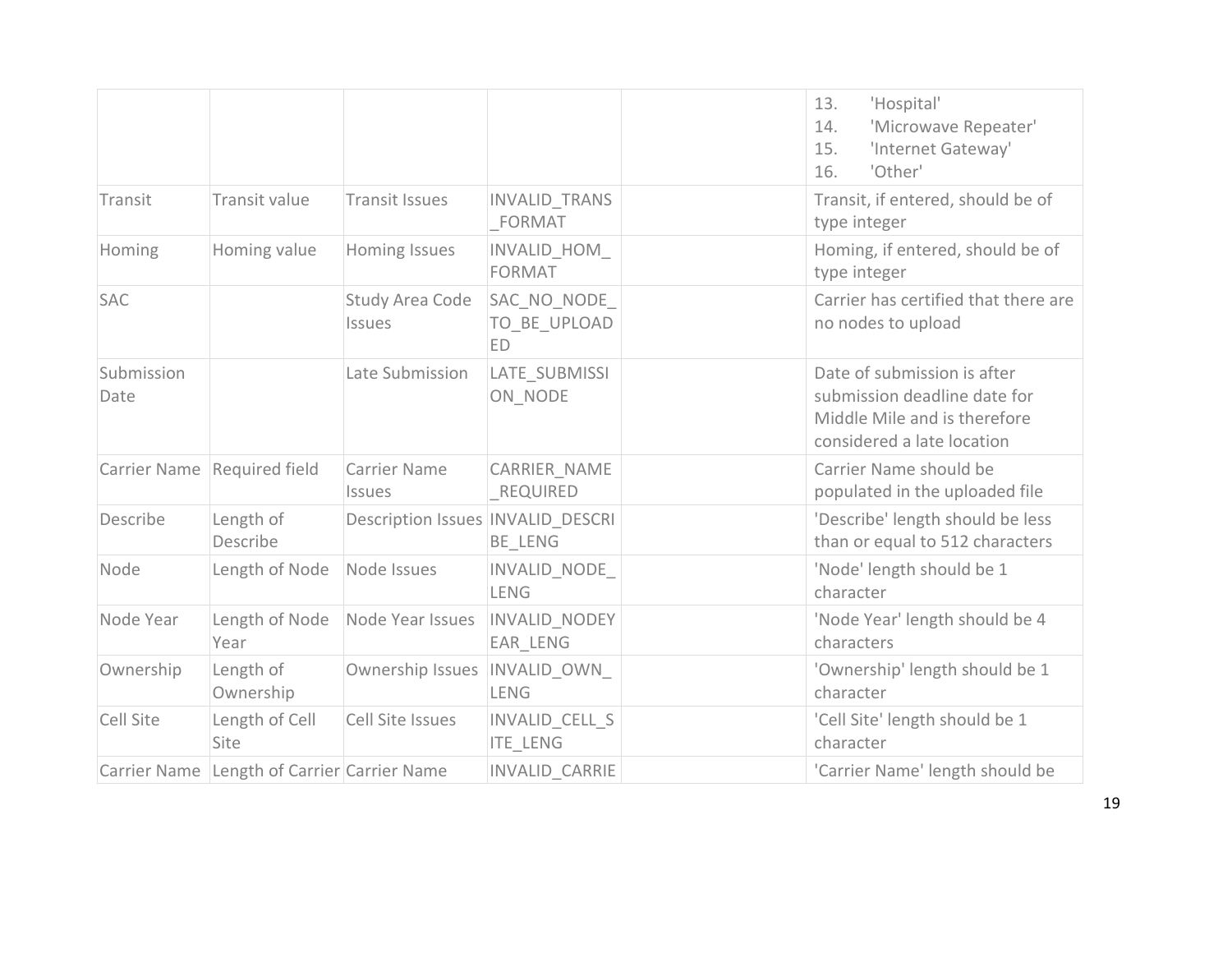| Name | ssues | NAME LENG<br>R<br>$\sim$<br>$\overline{\phantom{a}}$ | less than or equal to 256 |
|------|-------|------------------------------------------------------|---------------------------|
|      |       |                                                      | haracters:                |

**Additional Resources**